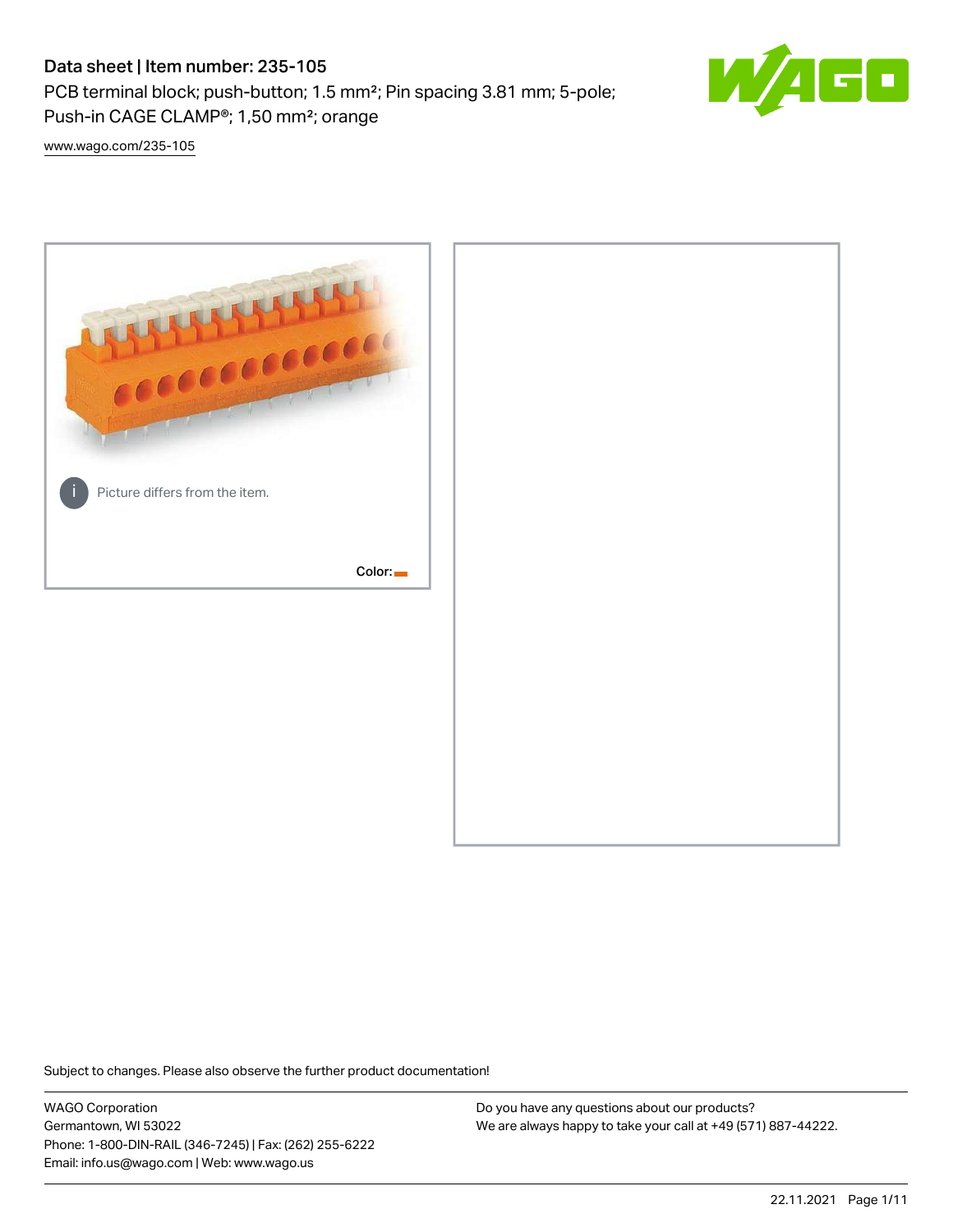

Dimensions in mm

 $L =$  (pole no. x pin spacing) + 1.5 mm

#### Item description

- **PCB terminal strips with push-buttons**
- $\blacksquare$ Push-in termination of solid and ferruled conductors
- $\blacksquare$ Convenient termination/removal of fine-stranded conductors via push-buttons

### Data Notes

Variants: Other pole numbers

Subject to changes. Please also observe the further product documentation! Other colors

WAGO Corporation Germantown, WI 53022 Phone: 1-800-DIN-RAIL (346-7245) | Fax: (262) 255-6222 Email: info.us@wago.com | Web: www.wago.us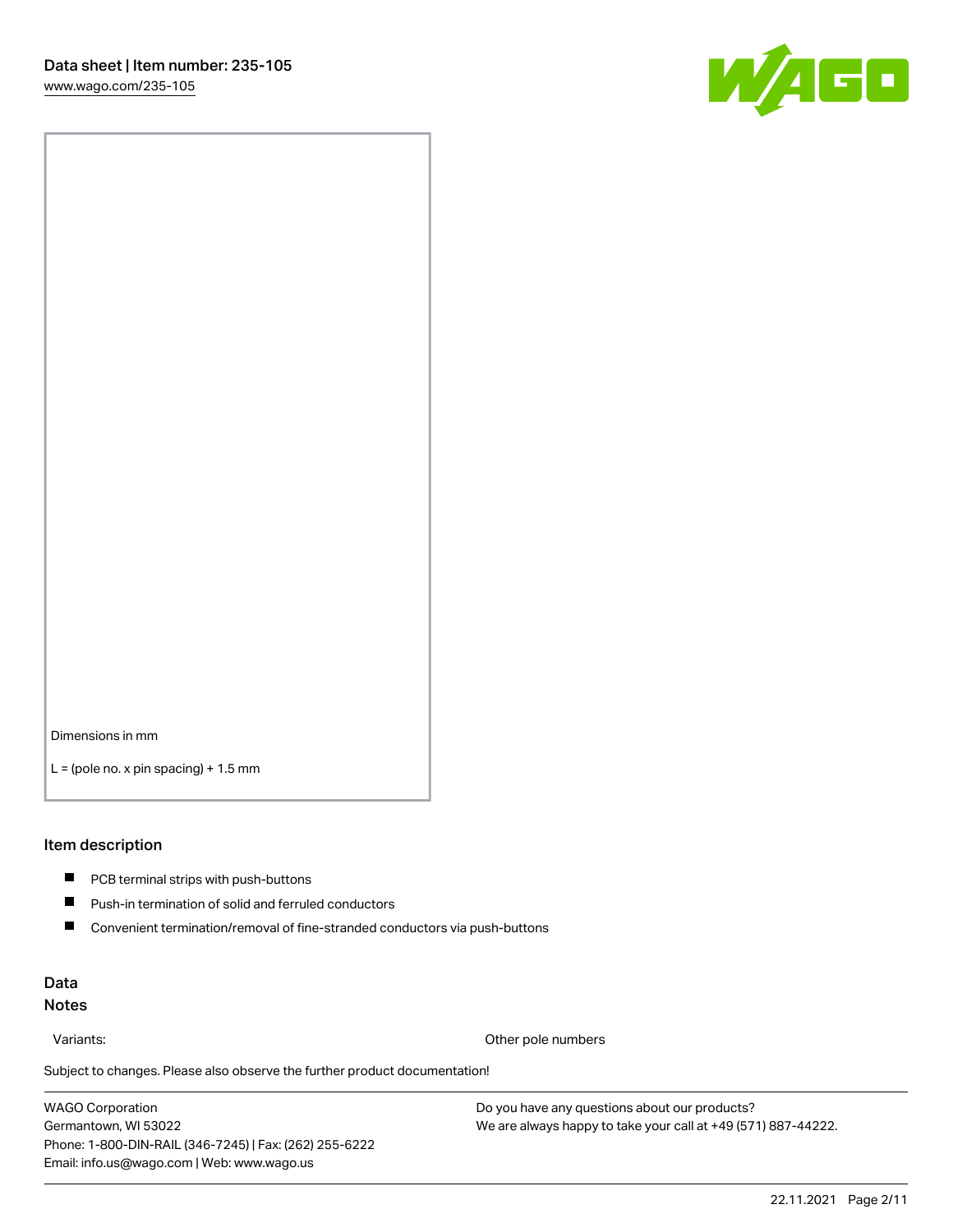

Other colors Mixed-color PCB connector strips Direct marking Other versions (or variants) can be requested from WAGO Sales or configured at https://configurator.wago.com/

#### Electrical data

#### IEC Approvals

| Ratings per                 | IEC/EN 60664-1                                                        |
|-----------------------------|-----------------------------------------------------------------------|
| Rated voltage (III / 3)     | 200 V                                                                 |
| Rated surge voltage (III/3) | 4 <sub>k</sub> V                                                      |
| Rated voltage (III/2)       | 320 V                                                                 |
| Rated surge voltage (III/2) | 4 <sub>k</sub> V                                                      |
| Nominal voltage (II/2)      | 500 V                                                                 |
| Rated surge voltage (II/2)  | 4 <sub>k</sub> V                                                      |
| Rated current               | 17.5A                                                                 |
| Legend (ratings)            | $(III / 2)$ $\triangle$ Overvoltage category III / Pollution degree 2 |

#### UL Approvals

| Approvals per                  | UL 1059 |
|--------------------------------|---------|
| Rated voltage UL (Use Group B) | 300 V   |
| Rated current UL (Use Group B) | 10 A    |
| Rated voltage UL (Use Group D) | 300 V   |
| Rated current UL (Use Group D) | 10 A    |

### CSA Approvals

| Approvals per                   | CSA   |
|---------------------------------|-------|
| Rated voltage CSA (Use Group B) | 300 V |
| Rated current CSA (Use Group B) | 10 A  |

### Connection data

| Total number of connection points |  |
|-----------------------------------|--|
| Total number of potentials        |  |
| Number of connection types        |  |
| Number of levels                  |  |

.<br>Subject to changes. Please also observe the further product documentation!

WAGO Corporation Germantown, WI 53022 Phone: 1-800-DIN-RAIL (346-7245) | Fax: (262) 255-6222 Email: info.us@wago.com | Web: www.wago.us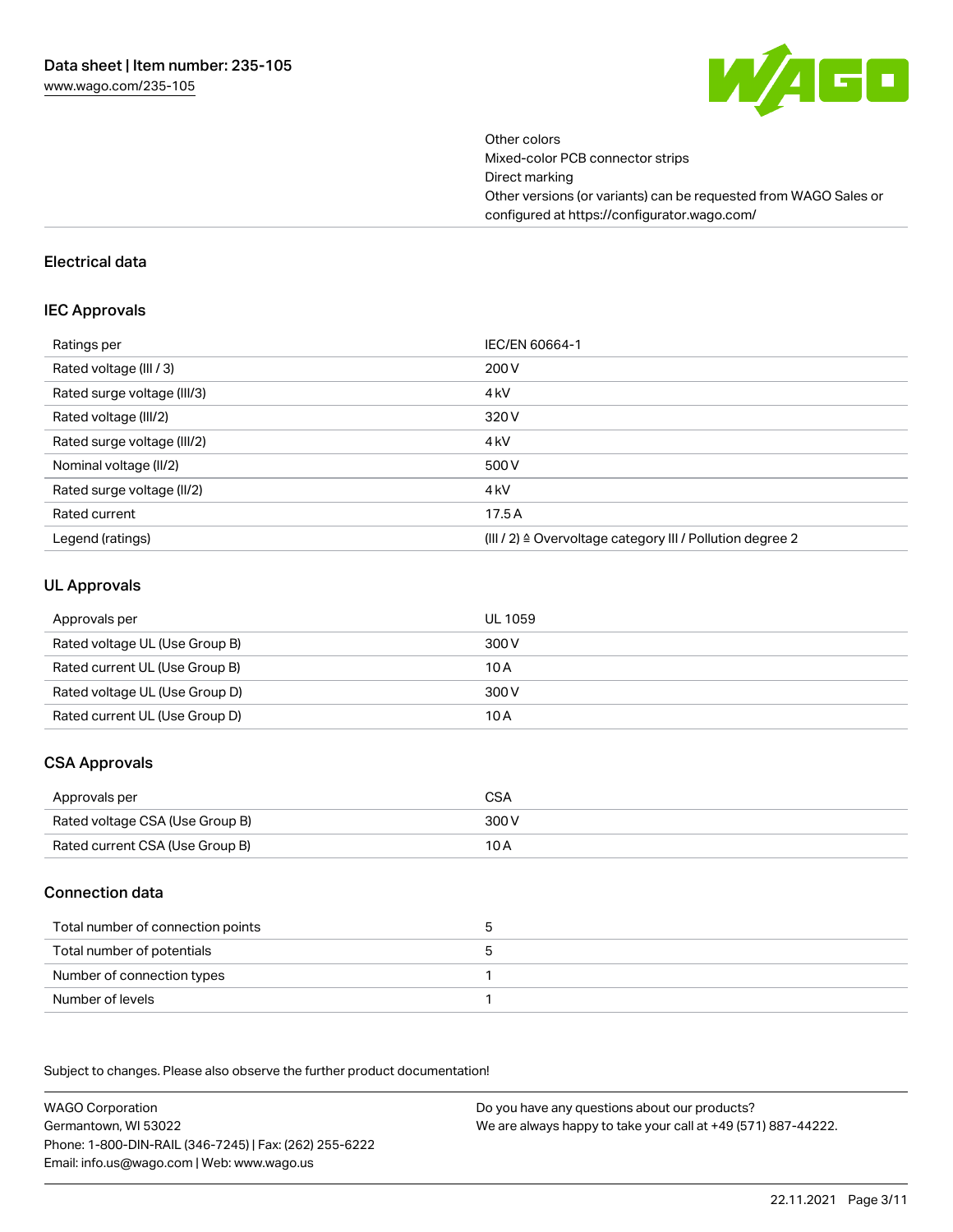[www.wago.com/235-105](http://www.wago.com/235-105)



### Connection 1

| Connection technology                             | Push-in CAGE CLAMP®                    |
|---------------------------------------------------|----------------------------------------|
| Actuation type                                    | Push-button                            |
| Solid conductor                                   | $0.51.5$ mm <sup>2</sup> / 20  16 AWG  |
| Fine-stranded conductor                           | $0.751.5$ mm <sup>2</sup> / 20  16 AWG |
| Fine-stranded conductor; with insulated ferrule   | $0.251$ mm <sup>2</sup>                |
| Fine-stranded conductor; with uninsulated ferrule | $0.251$ mm <sup>2</sup>                |
| Strip length                                      | $910$ mm $/0.350.39$ inch              |
| Conductor connection direction to PCB             | 0°                                     |
| Number of poles                                   | 5                                      |

# Physical data

| Pin spacing                          | 3.81 mm / 0.15 inch    |
|--------------------------------------|------------------------|
| Width                                | 20.55 mm / 0.809 inch  |
| Height                               | 19.1 mm / 0.752 inch   |
| Height from the surface              | 15.5 mm / 0.61 inch    |
| Depth                                | 12.5 mm / 0.492 inch   |
| Solder pin length                    | 3.6 <sub>mm</sub>      |
| Solder pin dimensions                | $0.4 \times 0.8$ mm    |
| Drilled hole diameter with tolerance | 1 <sup>(+0.1)</sup> mm |

### PCB contact

| PCB Contact                         | тнт                                      |
|-------------------------------------|------------------------------------------|
| Solder pin arrangement              | over the entire terminal strip (in-line) |
| Number of solder pins per potential |                                          |

### Material data

| Color                       | orange                                |
|-----------------------------|---------------------------------------|
| Material group              |                                       |
| Insulation material         | Polyamide (PA66)                      |
| Flammability class per UL94 | V0                                    |
| Clamping spring material    | Chrome nickel spring steel (CrNi)     |
| Contact material            | Electrolytic copper $(E_{\text{CL}})$ |
| Contact plating             | tin-plated                            |
| Fire load                   | $0.054$ MJ                            |

Subject to changes. Please also observe the further product documentation!

| <b>WAGO Corporation</b>                                | Do you have any questions about our products?                 |
|--------------------------------------------------------|---------------------------------------------------------------|
| Germantown, WI 53022                                   | We are always happy to take your call at +49 (571) 887-44222. |
| Phone: 1-800-DIN-RAIL (346-7245)   Fax: (262) 255-6222 |                                                               |
| Email: info.us@wago.com   Web: www.wago.us             |                                                               |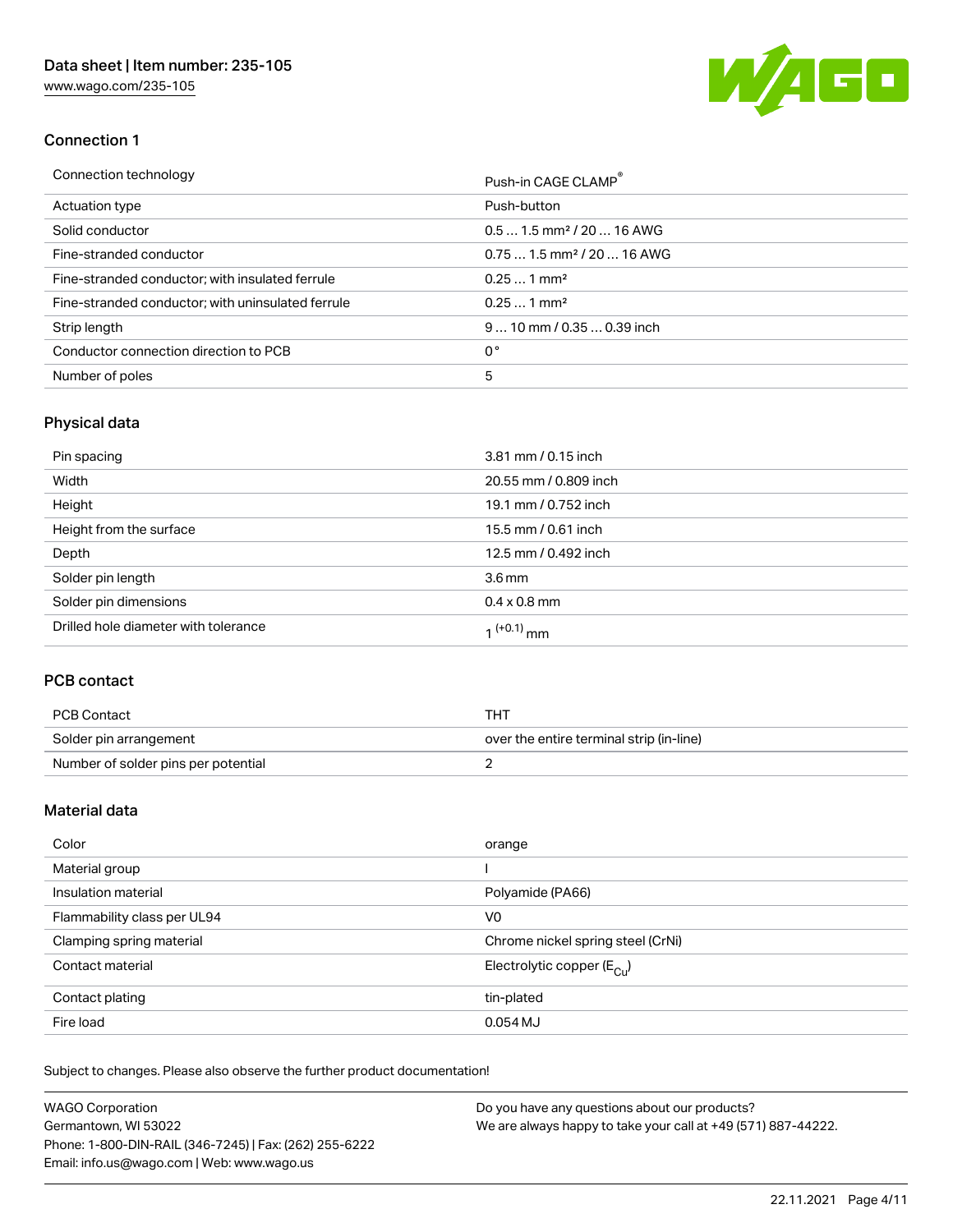[www.wago.com/235-105](http://www.wago.com/235-105)



| Weight                            | 3.1 <sub>g</sub> |
|-----------------------------------|------------------|
| <b>Environmental requirements</b> |                  |

| Limit temperature range | $-60+105 °C$ |
|-------------------------|--------------|
|                         |              |

### Commercial data

| Product Group         | 4 (Printed Circuit) |
|-----------------------|---------------------|
| PU (SPU)              | 220 (55) Stück      |
| Packaging type        | box                 |
| Country of origin     | <b>CN</b>           |
| <b>GTIN</b>           | 4044918828543       |
| Customs tariff number | 8536904000          |

### Approvals / Certificates

### Country specific Approvals

| Logo | Approval                                                                   | <b>Additional Approval Text</b> | Certificate<br>name   |
|------|----------------------------------------------------------------------------|---------------------------------|-----------------------|
|      | <b>CCA</b><br>DEKRA Certification B.V.                                     | EN 60947                        | NTR NL-<br>7144       |
| KEMA | <b>CCA</b><br>DEKRA Certification B.V.                                     | EN 60947                        | 2149549.02            |
|      | <b>CCA</b><br>DEKRA Certification B.V.                                     | EN 60998                        | <b>NTR NL</b><br>6919 |
|      | <b>CCA</b><br>DEKRA Certification B.V.                                     | EN 60947-7-4                    | NTR NL-<br>7774       |
|      | <b>CSA</b><br>DEKRA Certification B.V.                                     | C22.2                           | 1673956               |
| DЕ   | <b>VDE</b><br>VDE Prüf- und Zertifizierungsinstitut                        | EN 60947                        | 40029328              |
|      | Subject to changes. Please also observe the further product documentation! |                                 |                       |

| <b>WAGO Corporation</b>                                | Do you have any questions about our products?                 |  |
|--------------------------------------------------------|---------------------------------------------------------------|--|
| Germantown, WI 53022                                   | We are always happy to take your call at +49 (571) 887-44222. |  |
| Phone: 1-800-DIN-RAIL (346-7245)   Fax: (262) 255-6222 |                                                               |  |
| Email: info.us@wago.com   Web: www.wago.us             |                                                               |  |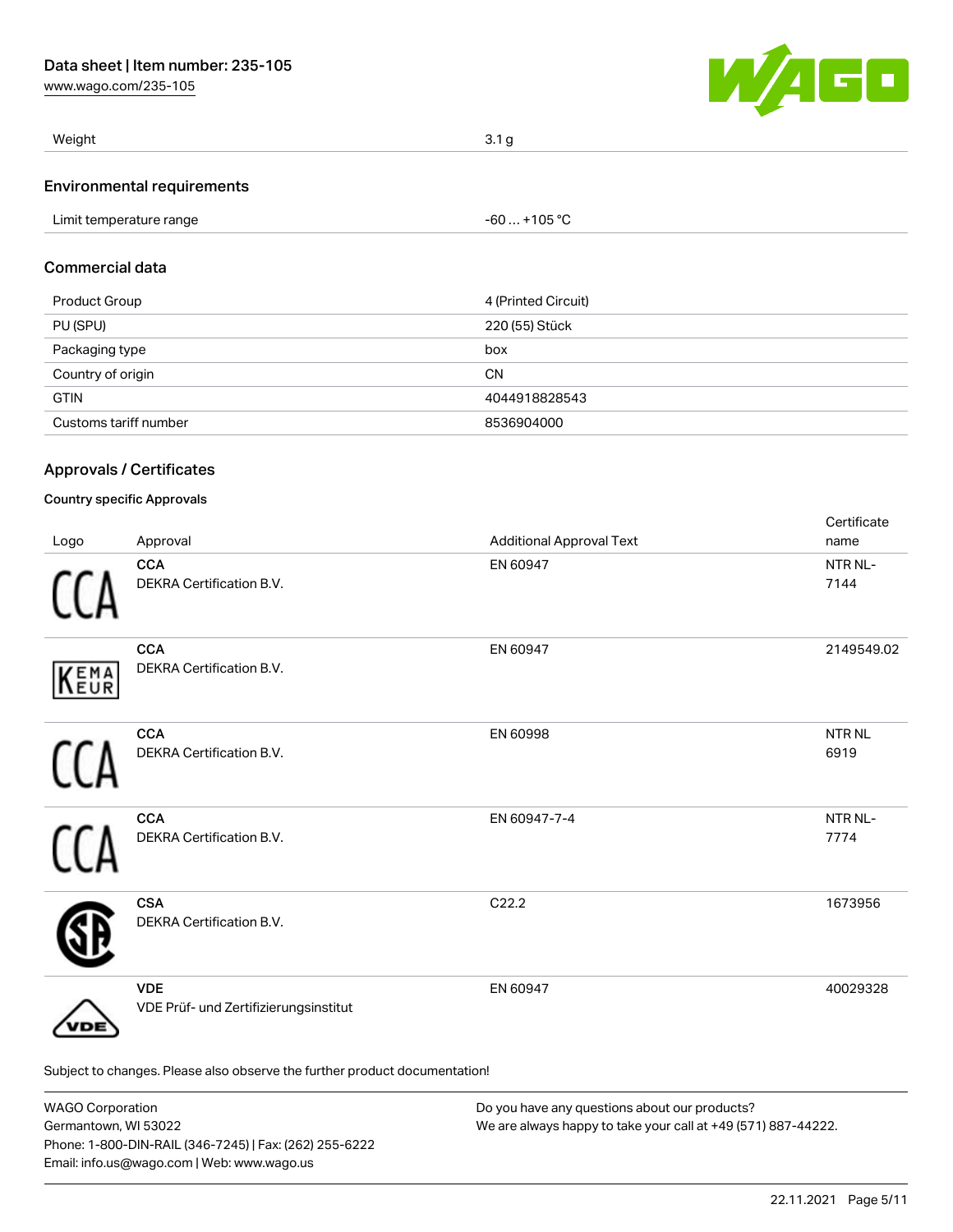[www.wago.com/235-105](http://www.wago.com/235-105)



#### Ship Approvals

| Logo                     | Approval                                                | <b>Additional Approval Text</b> | Certificate<br>name                |
|--------------------------|---------------------------------------------------------|---------------------------------|------------------------------------|
| ABS                      | <b>ABS</b><br>American Bureau of Shipping               |                                 | $19 -$<br>HG1869876-<br><b>PDA</b> |
| <b>BUREAU</b><br>VERITAS | BV<br>Bureau Veritas S.A.                               | <b>IEC 60998</b>                | 11915/D0<br>BV                     |
|                          | <b>DNV GL</b><br>Det Norske Veritas, Germanischer Lloyd | -                               | TAE000016Z                         |

# Optional accessories

Phone: 1-800-DIN-RAIL (346-7245) | Fax: (262) 255-6222

Email: info.us@wago.com | Web: www.wago.us

Tools

| Operating tool          |                                                                                                                                                                                    |                                                               |                      |  |
|-------------------------|------------------------------------------------------------------------------------------------------------------------------------------------------------------------------------|---------------------------------------------------------------|----------------------|--|
|                         | Item no.: 210-657<br>Operating tool; Blade: 3.5 x 0.5 mm; with a partially insulated shaft; short; multicoloured                                                                   |                                                               | www.wago.com/210-657 |  |
| 1                       | Item no.: 210-720<br>Operating tool; Blade: 3.5 x 0.5 mm; with a partially insulated shaft; multicoloured                                                                          |                                                               | www.wago.com/210-720 |  |
| Ferrules                |                                                                                                                                                                                    |                                                               |                      |  |
| Ferrule                 |                                                                                                                                                                                    |                                                               |                      |  |
|                         | Item no.: 216-101<br>Ferrule; Sleeve for 0.5 mm <sup>2</sup> / AWG 22; uninsulated; electro-tin plated; silver-colored                                                             |                                                               | www.wago.com/216-101 |  |
|                         | Item no.: 216-102<br>Ferrule; Sleeve for 0.75 mm <sup>2</sup> / AWG 20; uninsulated; electro-tin plated; silver-colored                                                            |                                                               | www.wago.com/216-102 |  |
|                         | Item no.: 216-103<br>Ferrule; Sleeve for 1 mm <sup>2</sup> / AWG 18; uninsulated; electro-tin plated                                                                               |                                                               | www.wago.com/216-103 |  |
|                         | Item no.: 216-123<br>Ferrule; Sleeve for 1 mm <sup>2</sup> / AWG 18; uninsulated; electro-tin plated; silver-colored                                                               |                                                               | www.wago.com/216-123 |  |
|                         | Item no.: 216-122<br>Ferrule; Sleeve for 0.75 mm <sup>2</sup> / AWG 20; uninsulated; electro-tin plated; silver-colored                                                            |                                                               | www.wago.com/216-122 |  |
|                         | Item no.: 216-142<br>Ferrule; Sleeve for 0.75 mm <sup>2</sup> / 18 AWG; uninsulated; electro-tin plated; electrolytic copper; gastight<br>crimped; acc. to DIN 46228, Part 1/08.92 |                                                               | www.wago.com/216-142 |  |
|                         | Item no.: 216-132<br>Ferrule; Sleeve for 0.34 mm <sup>2</sup> / AWG 24; uninsulated; electro-tin plated                                                                            |                                                               | www.wago.com/216-132 |  |
|                         | Subject to changes. Please also observe the further product documentation!                                                                                                         |                                                               |                      |  |
| <b>WAGO Corporation</b> |                                                                                                                                                                                    | Do you have any questions about our products?                 |                      |  |
| Germantown, WI 53022    |                                                                                                                                                                                    | We are always happy to take your call at +49 (571) 887-44222. |                      |  |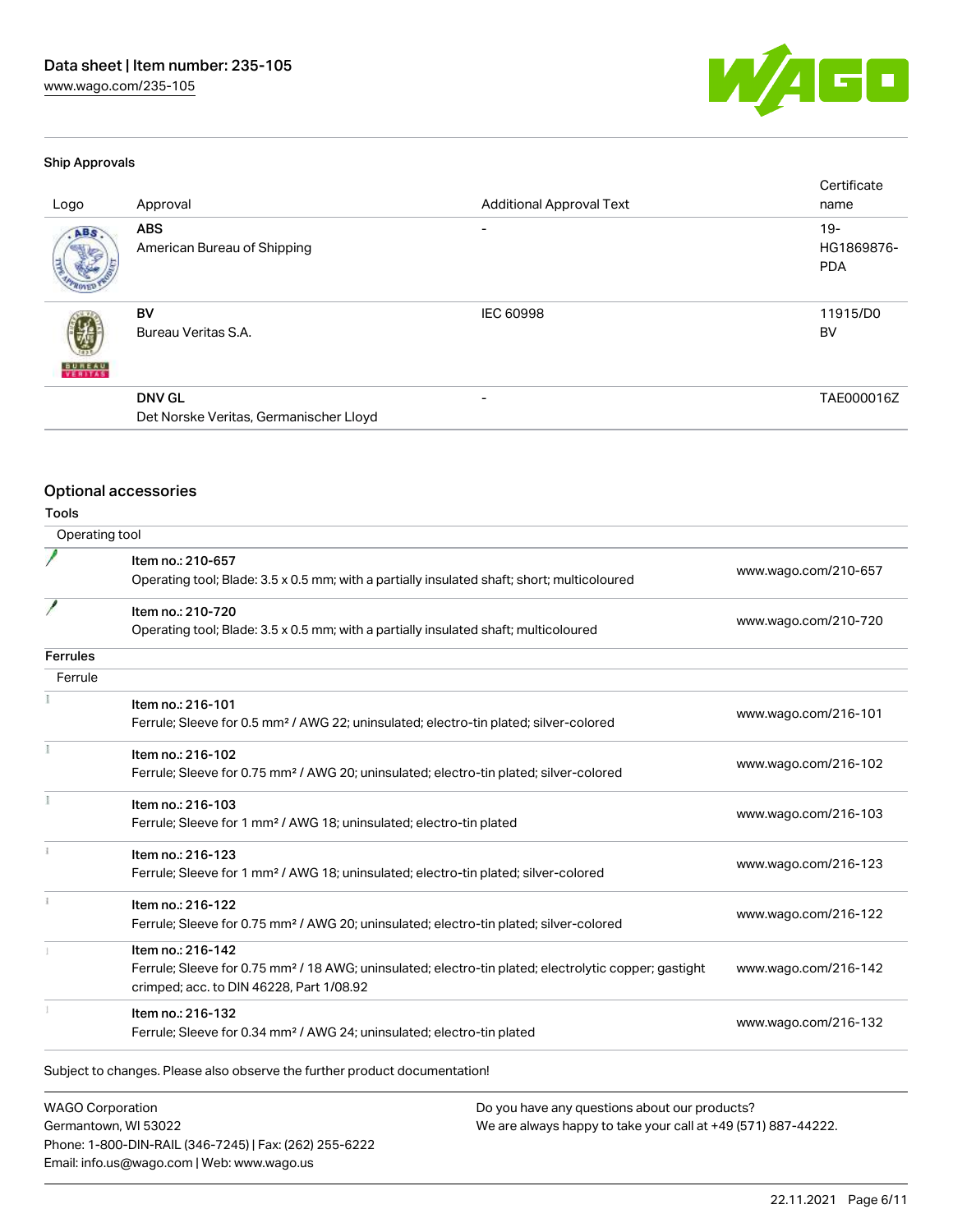### Data sheet | Item number: 235-105

[www.wago.com/235-105](http://www.wago.com/235-105)



|   | Item no.: 216-121<br>Ferrule; Sleeve for 0.5 mm <sup>2</sup> / AWG 22; uninsulated; electro-tin plated; silver-colored                                                                                  | www.wago.com/216-121 |
|---|---------------------------------------------------------------------------------------------------------------------------------------------------------------------------------------------------------|----------------------|
| 1 | Item no.: 216-143<br>Ferrule; Sleeve for 1 mm <sup>2</sup> / AWG 18; uninsulated; electro-tin plated; electrolytic copper; gastight<br>crimped; acc. to DIN 46228, Part 1/08.92                         | www.wago.com/216-143 |
|   | Item no.: 216-131<br>Ferrule; Sleeve for 0.25 mm <sup>2</sup> / AWG 24; uninsulated; electro-tin plated; silver-colored                                                                                 | www.wago.com/216-131 |
|   | Item no.: 216-141<br>Ferrule; Sleeve for 0.5 mm <sup>2</sup> / 20 AWG; uninsulated; electro-tin plated; electrolytic copper; gastight<br>crimped; acc. to DIN 46228, Part 1/08.92                       | www.wago.com/216-141 |
|   | Item no.: 216-152<br>Ferrule; Sleeve for 0.34 mm <sup>2</sup> / AWG 24; uninsulated; electro-tin plated                                                                                                 | www.wago.com/216-152 |
|   | Item no.: 216-203<br>Ferrule; Sleeve for 1 mm <sup>2</sup> / AWG 18; insulated; electro-tin plated; red                                                                                                 | www.wago.com/216-203 |
|   | Item no.: 216-202<br>Ferrule; Sleeve for 0.75 mm <sup>2</sup> / 18 AWG; insulated; electro-tin plated; gray                                                                                             | www.wago.com/216-202 |
|   | Item no.: 216-151<br>Ferrule; Sleeve for 0.25 mm <sup>2</sup> / AWG 24; uninsulated; electro-tin plated                                                                                                 | www.wago.com/216-151 |
|   | Item no.: 216-201<br>Ferrule; Sleeve for 0.5 mm <sup>2</sup> / 20 AWG; insulated; electro-tin plated; white                                                                                             | www.wago.com/216-201 |
|   | Item no.: 216-223<br>Ferrule; Sleeve for 1 mm <sup>2</sup> / AWG 18; insulated; electro-tin plated; red                                                                                                 | www.wago.com/216-223 |
|   | Item no.: 216-241<br>Ferrule; Sleeve for 0.5 mm <sup>2</sup> / 20 AWG; insulated; electro-tin plated; electrolytic copper; gastight<br>crimped; acc. to DIN 46228, Part 4/09.90; white                  | www.wago.com/216-241 |
|   | Item no.: 216-242<br>Ferrule; Sleeve for 0.75 mm <sup>2</sup> / 18 AWG; insulated; electro-tin plated; electrolytic copper; gastight<br>crimped; acc. to DIN 46228, Part 4/09.90; gray                  | www.wago.com/216-242 |
|   | Item no.: 216-222<br>Ferrule; Sleeve for 0.75 mm <sup>2</sup> / 18 AWG; insulated; electro-tin plated; gray                                                                                             | www.wago.com/216-222 |
|   | ltem no.: 216-221<br>Ferrule; Sleeve for 0.5 mm <sup>2</sup> / 20 AWG; insulated; electro-tin plated; white                                                                                             | www.wago.com/216-221 |
|   | Item no.: 216-243<br>Ferrule; Sleeve for 1 mm <sup>2</sup> / AWG 18; insulated; electro-tin plated; electrolytic copper; gastight crimped; www.wago.com/216-243<br>acc. to DIN 46228, Part 4/09.90; red |                      |
|   | Item no.: 216-263<br>Ferrule; Sleeve for 1 mm <sup>2</sup> / AWG 18; insulated; electro-tin plated; electrolytic copper; gastight crimped; www.wago.com/216-263<br>acc. to DIN 46228, Part 4/09.90; red |                      |
|   | Item no.: 216-262<br>Ferrule; Sleeve for 0.75 mm <sup>2</sup> / 18 AWG; insulated; electro-tin plated; electrolytic copper; gastight<br>crimped; acc. to DIN 46228, Part 4/09.90; gray                  | www.wago.com/216-262 |
|   |                                                                                                                                                                                                         |                      |

Subject to changes. Please also observe the further product documentation!

WAGO Corporation Germantown, WI 53022 Phone: 1-800-DIN-RAIL (346-7245) | Fax: (262) 255-6222 Email: info.us@wago.com | Web: www.wago.us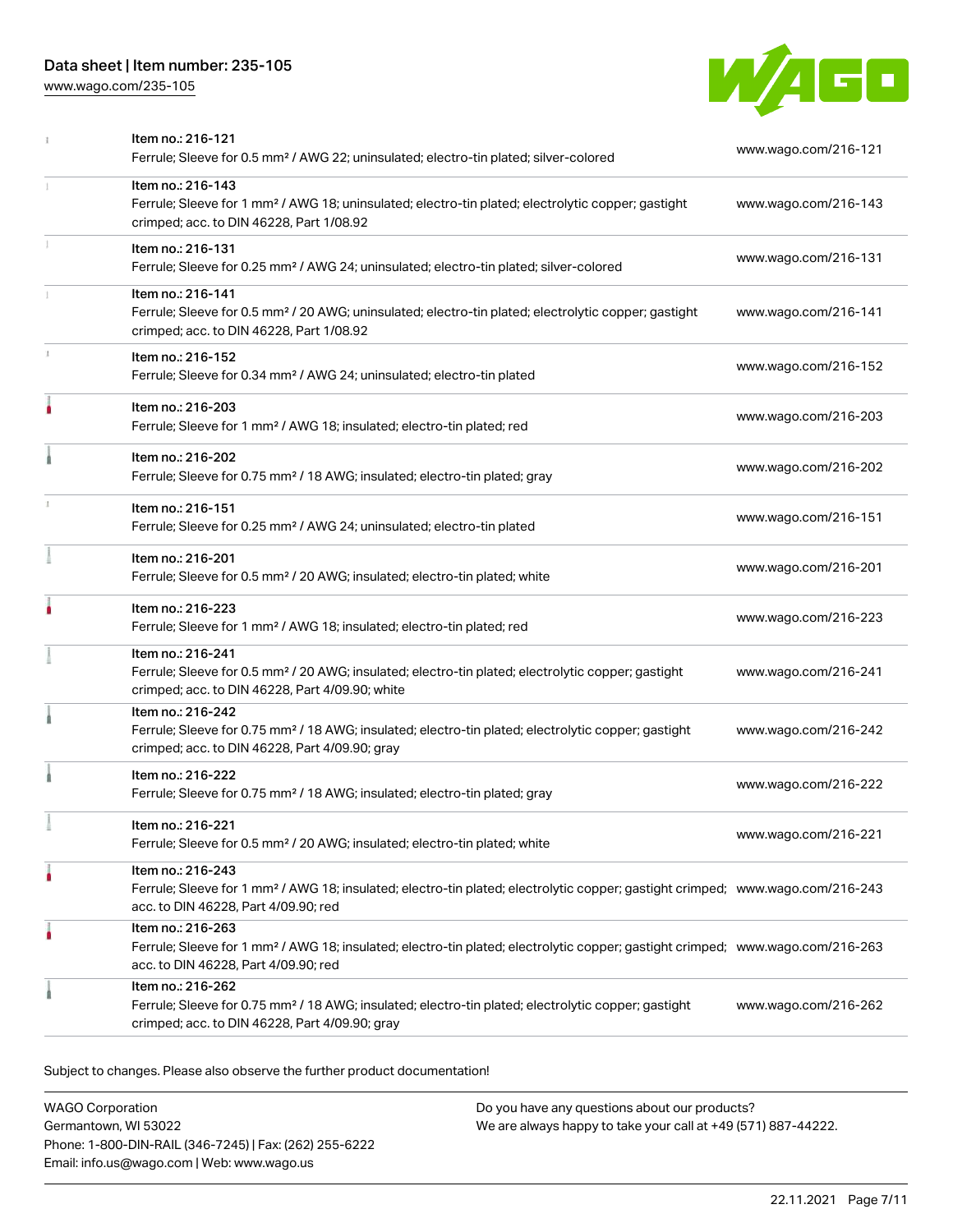### Data sheet | Item number: 235-105

[www.wago.com/235-105](http://www.wago.com/235-105)



|                  | Item no.: 216-301                                                                                      |             | www.wago.com/216-301 |  |
|------------------|--------------------------------------------------------------------------------------------------------|-------------|----------------------|--|
|                  | Ferrule; Sleeve for 0.25 mm <sup>2</sup> / AWG 24; insulated; electro-tin plated; yellow               |             |                      |  |
|                  | Item no.: 216-321                                                                                      |             |                      |  |
|                  | Ferrule; Sleeve for 0.25 mm <sup>2</sup> / AWG 24; insulated; electro-tin plated; yellow               |             | www.wago.com/216-321 |  |
|                  | Item no.: 216-322                                                                                      |             |                      |  |
|                  | Ferrule; Sleeve for 0.34 mm <sup>2</sup> / 22 AWG; insulated; electro-tin plated; green                |             | www.wago.com/216-322 |  |
|                  | Item no.: 216-302                                                                                      |             |                      |  |
|                  | Ferrule; Sleeve for 0.34 mm <sup>2</sup> / 22 AWG; insulated; electro-tin plated; light turquoise      |             | www.wago.com/216-302 |  |
|                  | Marking accessories                                                                                    |             |                      |  |
| Marking strip    |                                                                                                        |             |                      |  |
|                  | Item no.: 210-332/381-202                                                                              |             | www.wago.com/210-332 |  |
|                  | Marking strips; as a DIN A4 sheet; MARKED; 1-16 (160x); Height of marker strip: 3 mm; Strip length 182 |             | /381-202             |  |
|                  | mm; Horizontal marking; Self-adhesive; white                                                           |             |                      |  |
|                  | Item no.: 210-332/381-206                                                                              |             |                      |  |
|                  | Marking strips; as a DIN A4 sheet; MARKED; 33-48 (160x); Height of marker strip: 3 mm; Strip length    |             | www.wago.com/210-332 |  |
|                  | 182 mm; Horizontal marking; Self-adhesive; white                                                       |             | /381-206             |  |
|                  | Item no.: 210-332/381-205                                                                              |             |                      |  |
|                  | Marking strips; as a DIN A4 sheet; MARKED; 1-32 (80x); Height of marker strip: 3 mm; Strip length 182  |             | www.wago.com/210-332 |  |
|                  | mm; Horizontal marking; Self-adhesive; white                                                           |             | /381-205             |  |
|                  | Item no.: 210-332/381-204                                                                              |             |                      |  |
|                  | Marking strips; as a DIN A4 sheet; MARKED; 17-32 (160x); Height of marker strip: 3 mm; Strip length    |             | www.wago.com/210-332 |  |
|                  | 182 mm; Horizontal marking; Self-adhesive; white                                                       |             | /381-204             |  |
|                  |                                                                                                        |             |                      |  |
| <b>Downloads</b> |                                                                                                        |             |                      |  |
|                  |                                                                                                        |             |                      |  |
|                  | <b>Documentation</b>                                                                                   |             |                      |  |
|                  | <b>Additional Information</b>                                                                          |             |                      |  |
|                  |                                                                                                        | $0010A - 1$ |                      |  |

| Technical explanations | 2019 Apr 3 | pdf<br>2.0 MB   | Download |
|------------------------|------------|-----------------|----------|
|                        |            | pdf<br>125.0 kB | Download |

### CAD files

| CAD data                  |     |          |
|---------------------------|-----|----------|
| 2D/3D Models 235-105      | URL | Download |
| CAE data                  |     |          |
| EPLAN Data Portal 235-105 | URL | Download |
|                           |     |          |

Subject to changes. Please also observe the further product documentation!

WAGO Corporation Germantown, WI 53022 Phone: 1-800-DIN-RAIL (346-7245) | Fax: (262) 255-6222 Email: info.us@wago.com | Web: www.wago.us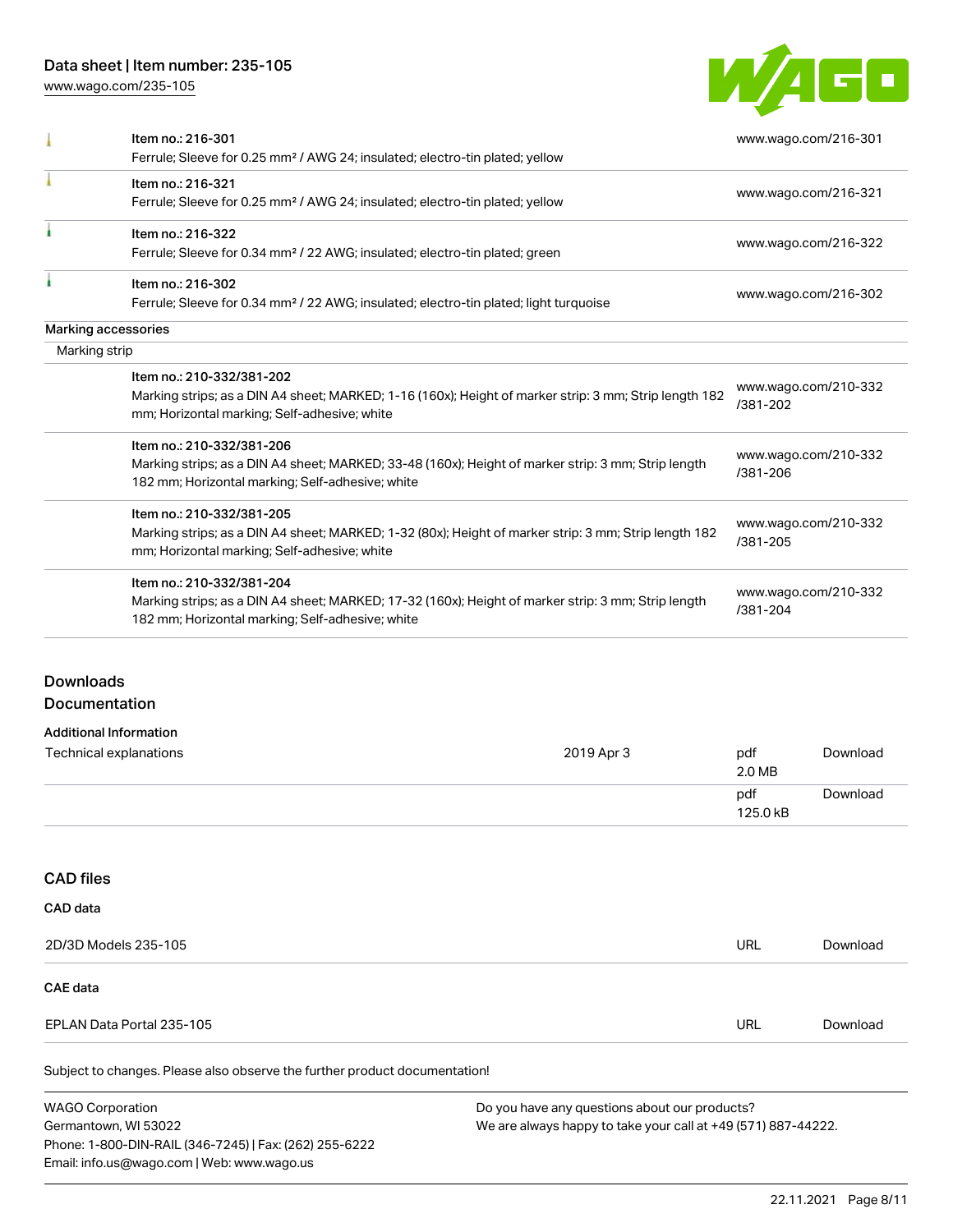# ZUKEN Portal 235-105 URL [Download](https://www.wago.com/global/d/Zuken_URLS_235-105)

#### PCB Design

Symbol and Footprint 235-105

CAx data for your PCB design, consisting of "schematic symbols and PCB footprints", allow easy integration of the WAGO component into your development environment.

#### Supported formats:

- $\blacksquare$ Accel EDA 14 & 15
- $\blacksquare$ Altium 6 to current version
- $\blacksquare$ Cadence Allegro
- $\blacksquare$ **DesignSpark**
- $\blacksquare$ Eagle Libraries
- $\blacksquare$ KiCad
- $\blacksquare$ Mentor Graphics BoardStation
- $\blacksquare$ Mentor Graphics Design Architect
- $\blacksquare$ Mentor Graphics Design Expedition 99 and 2000
- $\blacksquare$ OrCAD 9.X PCB and Capture
- $\blacksquare$ PADS PowerPCB 3, 3.5, 4.X, and 5.X
- $\blacksquare$ PADS PowerPCB and PowerLogic 3.0
- $\blacksquare$ PCAD 2000, 2001, 2002, 2004, and 2006
- $\blacksquare$ Pulsonix 8.5 or newer
- $\blacksquare$ STL
- 3D STEP  $\blacksquare$
- $\blacksquare$ TARGET 3001!
- П View Logic ViewDraw
- П Quadcept
- $\blacksquare$ Zuken CadStar 3 and 4
- $\blacksquare$ Zuken CR-5000 and CR-8000

PCB Component Libraries (EDA), PCB CAD Library Ultra Librarian

### Environmental Product Compliance

#### Compliance Search

Environmental Product Compliance 235-105 PCB terminal block; push-button; 1.5 mm²; Pin spacing 3.81 mm; 5-pole; Push-in CAGE CLAMP®; 1,50 mm²; orange URL [Download](https://www.wago.com/global/d/ComplianceLinkMediaContainer_235-105)

Subject to changes. Please also observe the further product documentation!

WAGO Corporation Germantown, WI 53022 Phone: 1-800-DIN-RAIL (346-7245) | Fax: (262) 255-6222 Email: info.us@wago.com | Web: www.wago.us

Do you have any questions about our products? We are always happy to take your call at +49 (571) 887-44222.



URL [Download](https://www.wago.com/global/d/UltraLibrarian_URLS_235-105)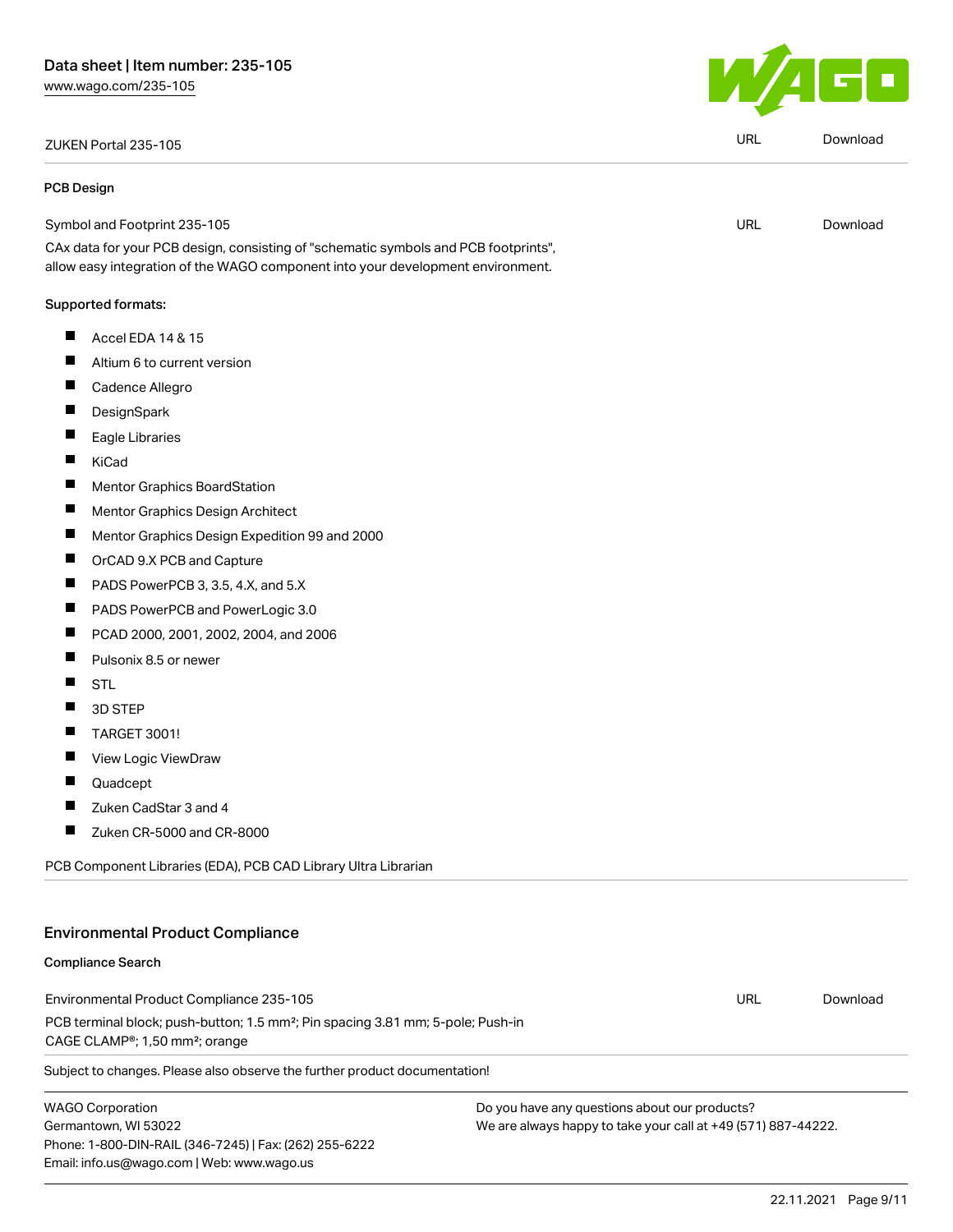Data sheet | Item number: 235-105 [www.wago.com/235-105](http://www.wago.com/235-105)



#### Installation Notes

Conductor termination





Inserting/removing fine-stranded conductors via push-button.

Insert/remove fine-stranded conductors with ferrules via push-button.



Insert solid conductors via push-in termination.

#### Installation



Combining 1- and 2-conductor terminal blocks with different pin spacing.

#### Testing

Subject to changes. Please also observe the further product documentation!

WAGO Corporation Germantown, WI 53022 Phone: 1-800-DIN-RAIL (346-7245) | Fax: (262) 255-6222 Email: info.us@wago.com | Web: www.wago.us